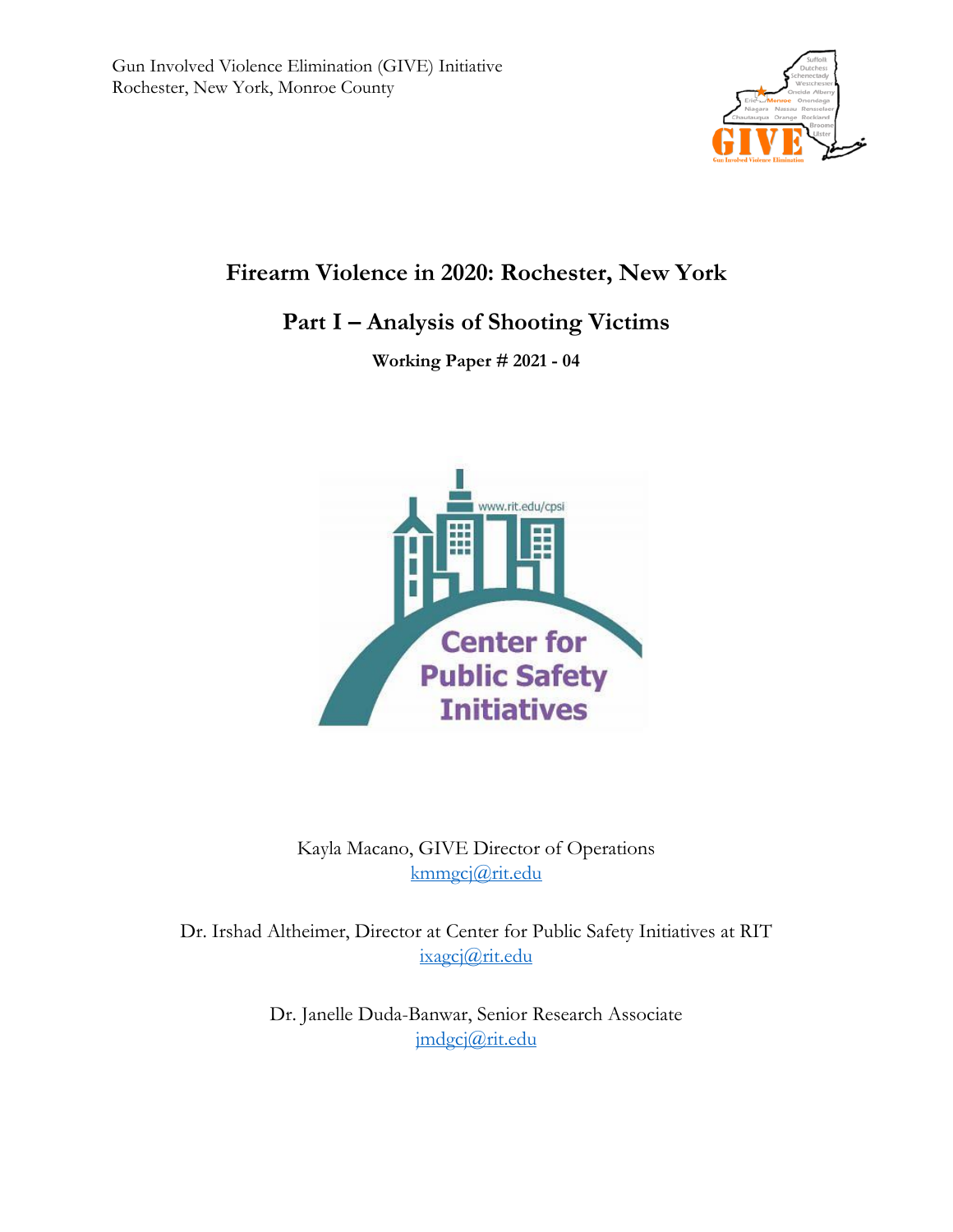#### **Firearm Violence in 2020: Analysis of Shooting Victims**

#### **Overview**

Violent crimes are perceived as the most common type of crime, because they get more attention from the media and law enforcement. However, violent crime makes up only 17% of total crime<sup>1</sup> in Rochester, NY. The seriousness of these incidents is one of the reasons for both the media and this series' focus. In 2020, there was a substantial increase in violent crime both nationally and locally. The violence levels in 2020 are unlike any in the last two decades, both in the City of Rochester and across New York State. This working paper series will look at shooting incidents, shooting victims, all homicides that occurred in 2020, and arrests for illegal weapons possession. This paper is the first of five in this series on local gun violence.

Shooting incidents and fatal and non-fatal shooting victims all increased in 2020, when compared to years prior. It is normal to expect and experience fluctuations in crime, though there are times when increases or decreases in crime are so drastic that it is outside of the expected norm. Previous research<sup>2</sup> suggests that  $+/- 20\%$  is an 'expected' fluctuation range for shootings. The charts and discussion below will show the increase in these incidents, and the authors will offer solutions to keeping all critical conversations at the forefront. This analysis will be a series of short papers to discuss different types of shooting incidents and firearm-related crime. Below, an analysis of shooting victims will be presented.

### **Shooting Victims Data Discussion**

Shooting victims are victims of firearm-related assaults that were struck with a bullet. The data include fatal and non-fatal shootings. For ease of discussion and to keep this paper brief, they are combined in each chart. In 2020, 82% of the 51 total homicides were firearm related, and will be included in this paper (fatal shooting victims). All 51 homicides will be discussed in the third paper in this series.

### **2020 Shooting Victims (Fatal and Non-Fatal)**

This paper focuses on the total number of victims. There were 333 total fatal and non-fatal shooting victims in Rochester, NY in 2020; 42 of these were fatal. The count of shooting *victims* does not always reflect the number of *incidents*; as some incidents include multiple victims. In 2020, about one-third (31%) of incidents had multiple victims. This is higher than the previous 5 years' shootings incidents, in which multiple victims ranged from 16%-26% of incidents. Chart 1 shows the number of shooting victims by month in 2020. This monthly breakdown shows a seasonal trend that is typical in colder climates, as more crime tends to occur in the warmer months<sup>3</sup> of the year.

 $\overline{\phantom{a}}$ 

<sup>1</sup> Average of 2016-2020 Part I Crimes[; https://data-rpdny.opendata.arcgis.com/pages/crime](https://data-rpdny.opendata.arcgis.com/pages/crime) <sup>2</sup> [https://www.rit.edu/liberalarts/sites/rit.edu.liberalarts/files/documents/our-](https://www.rit.edu/liberalarts/sites/rit.edu.liberalarts/files/documents/our-work/Fluctuations%20in%20Rochester%20Violence%20Paper%202.0.pdf)

[work/Fluctuations%20in%20Rochester%20Violence%20Paper%202.0.pdf](https://www.rit.edu/liberalarts/sites/rit.edu.liberalarts/files/documents/our-work/Fluctuations%20in%20Rochester%20Violence%20Paper%202.0.pdf)

<sup>3</sup> <https://www.bjs.gov/content/pub/pdf/spcvt.pdf>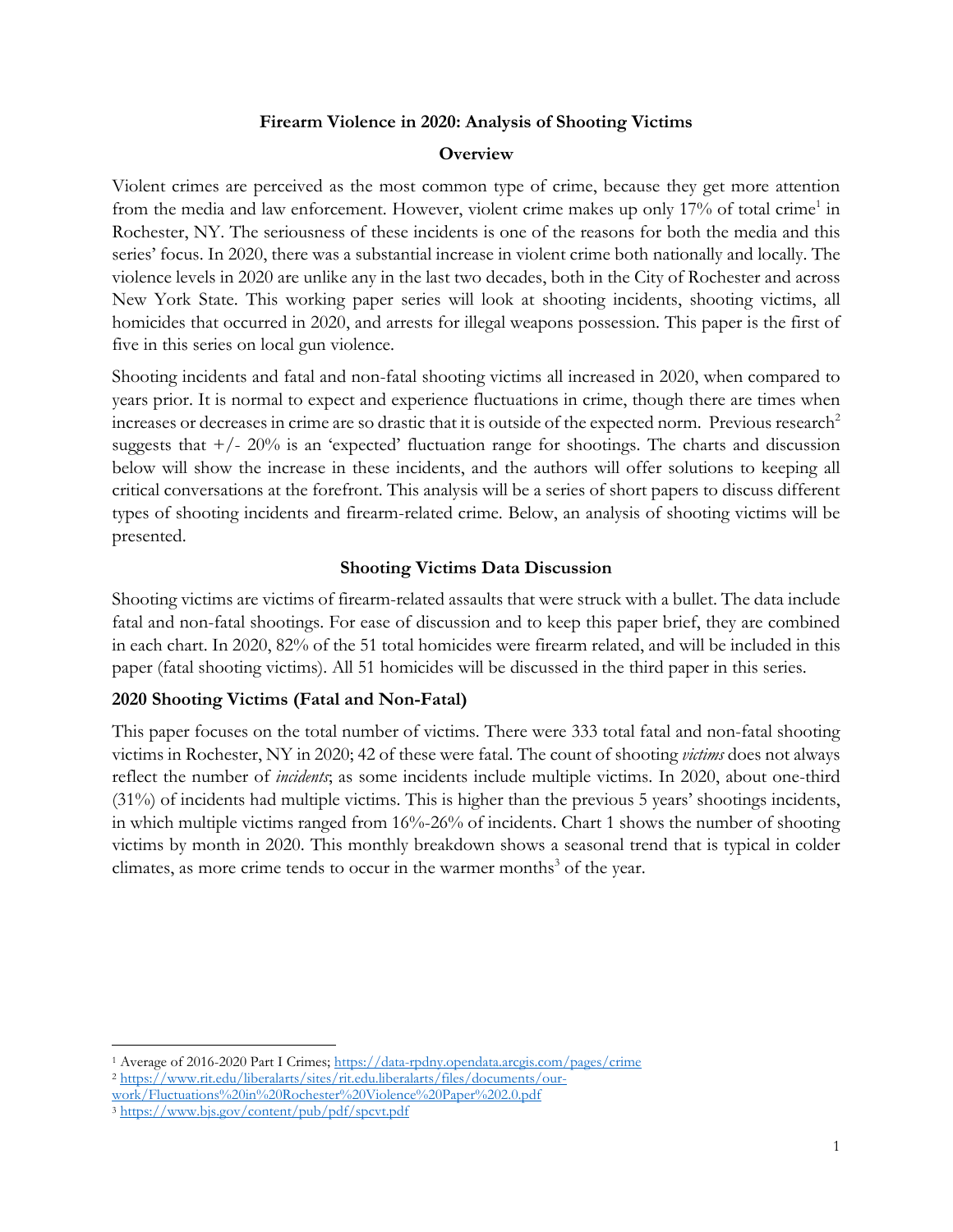

More crime and violence tends to occur in the warmer months for a variety of reasons, such as more people are outside, and at events and parties. This alone will not increase crime, but the potential for problematic interactions is heightened. The fewest shooting victims occurred in January and March  $(n = 10)$ , while the most occurred in July  $(n = 48)$ . March 2020 is when New York went into a lockdown due to the COVID-19 pandemic, so it is not surprising that a low number of shootings occurred. However, March is typically a lower month for shootings (range of 3 to 14 victims from 2015-2019). Additionally, as seen in the chart below, victimization most frequently occurred on the weekend, and least frequently on Thursday.



Chart 2. Fatal and Non-Fatal Shooting Victims by Day of Week in 2020,  $n = 333$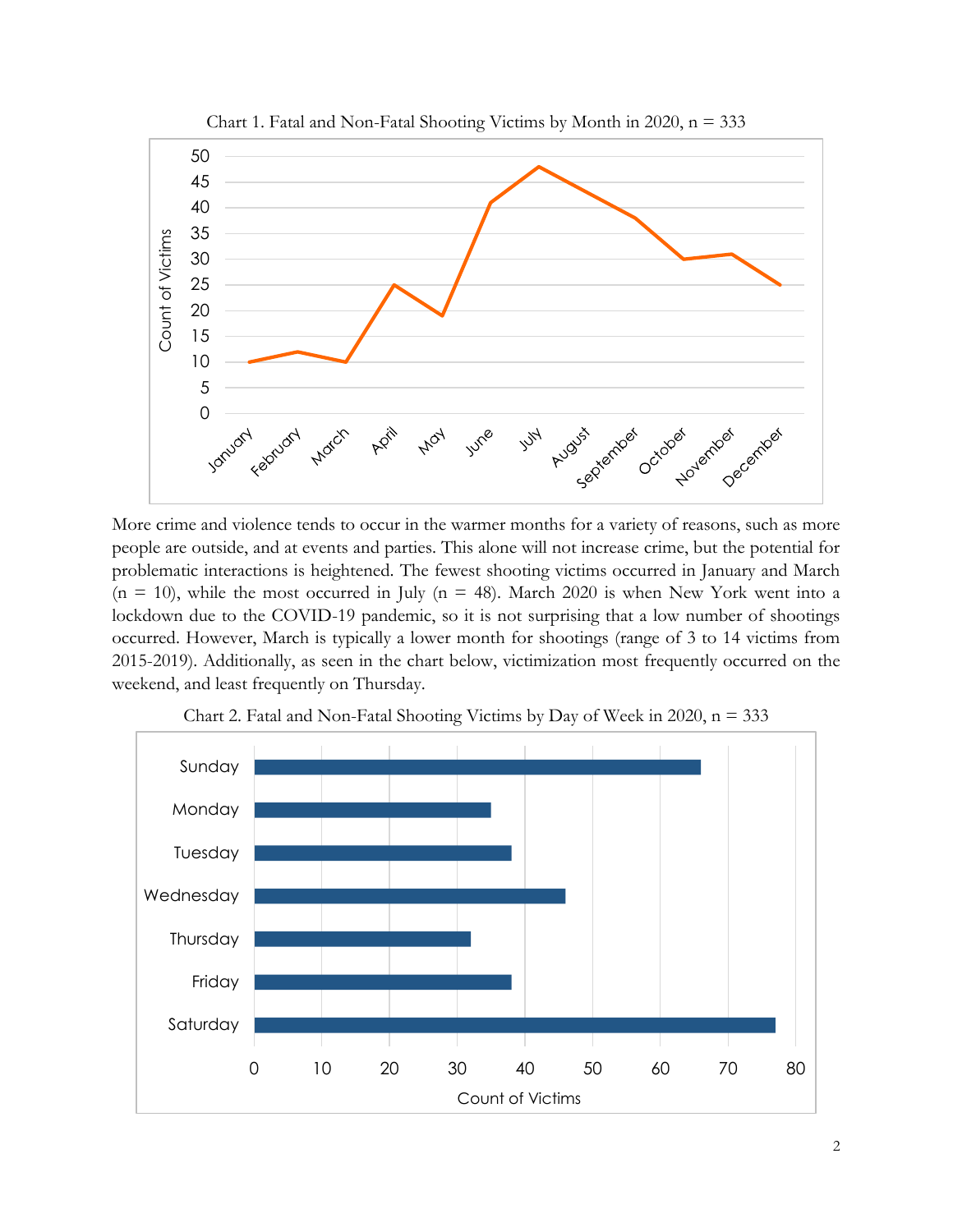

Chart 4. Age Range of Fatal and Non-Fatal Shooting Victims in 2020,  $n = 333$ 

Of the 333 fatal and non-fatal shooting victims, 82% were male ( $n = 272$ ) and 18% were female ( $n =$ 61). This is consistent with past years. Additionally, the age trend shown in Chart 4 matches many other age trends<sup>4</sup> in crime; the twenties are often the highest rate of individuals involved in criminal activity, and the older the individual, the less likely they are to be involved in this activity. In 2020 the most common age of shooting victims was 22, and the median age was 26 (meaning that half of the victims were younger and half were older than 26). The age breakdown in this chart is consistent with years past. About 88% of victims were Black Non-Hispanic, 8.4% were White Hispanic, and 3.6% were White Non-Hispanic. This is typical in years past as well, where the 5-year average for Black Non-Hispanic shooting victims is 82.5%, White Hispanic and Non-Hispanic shooting victims are 11.4% and 4.5%, respectively.

#### **Conclusions**

#### **Implications for Response**

 $\overline{\phantom{a}}$ 

How do we move forward after a year as violent as 2020? One option is to focus on a two-pronged approach to violence: enforcement of gun offenders; and services and assistance for the victims and their families. However, shooting victims and perpetrators are not always this easily divided. A shooter in October may have been a victim in June. This does not mean that services still cannot be offered in an effort to directly prevent retaliation.

Regarding enforcement and prevention, focusing on retaliatory incidents can impact violence; RPD currently identifies disputes, but the responses, and tracking of such responses, have been challenging. Disputes can vary by reason (i.e., what is causing the problem), and the type of people who are involved (e.g., neighbors, family members, etc.), requiring unique responses for each dispute. However, intervening in these types of incidents can prevent smaller and sometimes trivial issues from

<sup>4</sup> [https://www.sagepub.com/sites/default/files/upm-binaries/60294\\_Chapter\\_23.pdf](https://www.sagepub.com/sites/default/files/upm-binaries/60294_Chapter_23.pdf)